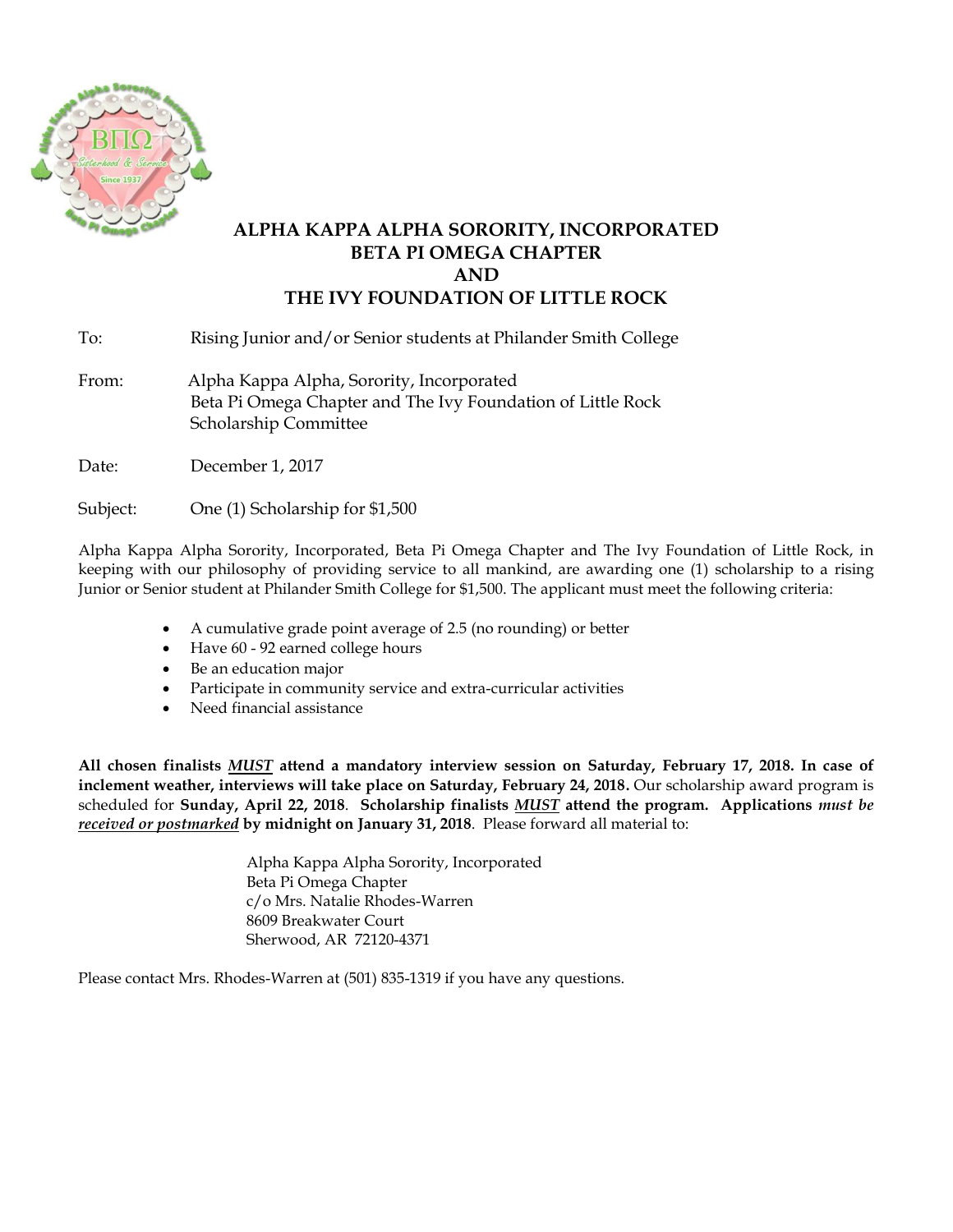# Scholarship Application<br>Alpha Kappa Alpha Sorority, Incorporated<br>Beta Pi Omega Chapter<br>And The Ivy Foundation of Little Rock

|                                                                                                                                                                                                                                                                                                                                                                                                                                                                                                                                                                                                                                          | With whom do you live? (List self, both parents, one parent, grandparent, etc.)                                                                                                                                                                |  |
|------------------------------------------------------------------------------------------------------------------------------------------------------------------------------------------------------------------------------------------------------------------------------------------------------------------------------------------------------------------------------------------------------------------------------------------------------------------------------------------------------------------------------------------------------------------------------------------------------------------------------------------|------------------------------------------------------------------------------------------------------------------------------------------------------------------------------------------------------------------------------------------------|--|
|                                                                                                                                                                                                                                                                                                                                                                                                                                                                                                                                                                                                                                          | Number of children in home depending on family income                                                                                                                                                                                          |  |
| Please list names and ages:                                                                                                                                                                                                                                                                                                                                                                                                                                                                                                                                                                                                              |                                                                                                                                                                                                                                                |  |
| <u> 1980 - Andrea Andrew Maria (b. 1980)</u>                                                                                                                                                                                                                                                                                                                                                                                                                                                                                                                                                                                             | <u> 1980 - Jan Samuel Barbara, martin da shekara 1980 - An tsara 1980 - An tsara 1980 - An tsara 1980 - An tsara</u><br><u> 1988 - Jan Barbara Barbara, martxa a shekara 1980 - Ann an t-Ann an t-Ann an t-Ann an t-Ann an t-Ann an t-Ann </u> |  |
|                                                                                                                                                                                                                                                                                                                                                                                                                                                                                                                                                                                                                                          | Number of children currently enrolled in an Institution of Higher Learning ____________                                                                                                                                                        |  |
| Parents                                                                                                                                                                                                                                                                                                                                                                                                                                                                                                                                                                                                                                  |                                                                                                                                                                                                                                                |  |
|                                                                                                                                                                                                                                                                                                                                                                                                                                                                                                                                                                                                                                          |                                                                                                                                                                                                                                                |  |
|                                                                                                                                                                                                                                                                                                                                                                                                                                                                                                                                                                                                                                          |                                                                                                                                                                                                                                                |  |
|                                                                                                                                                                                                                                                                                                                                                                                                                                                                                                                                                                                                                                          |                                                                                                                                                                                                                                                |  |
|                                                                                                                                                                                                                                                                                                                                                                                                                                                                                                                                                                                                                                          |                                                                                                                                                                                                                                                |  |
|                                                                                                                                                                                                                                                                                                                                                                                                                                                                                                                                                                                                                                          |                                                                                                                                                                                                                                                |  |
|                                                                                                                                                                                                                                                                                                                                                                                                                                                                                                                                                                                                                                          |                                                                                                                                                                                                                                                |  |
| $\large \bf Address \underline{\hspace{2cm}} \underline{\hspace{2cm}} \underline{\hspace{2cm}} \underline{\hspace{2cm}} \underline{\hspace{2cm}} \underline{\hspace{2cm}} \underline{\hspace{2cm}} \underline{\hspace{2cm}} \underline{\hspace{2cm}} \underline{\hspace{2cm}} \underline{\hspace{2cm}} \underline{\hspace{2cm}} \underline{\hspace{2cm}} \underline{\hspace{2cm}} \underline{\hspace{2cm}} \underline{\hspace{2cm}} \underline{\hspace{2cm}} \underline{\hspace{2cm}} \underline{\hspace{2cm}} \underline{\hspace{2cm}} \underline{\hspace{2cm}} \underline{\hspace{2cm}} \underline{\hspace{2cm}} \underline{\hspace{2$ |                                                                                                                                                                                                                                                |  |
|                                                                                                                                                                                                                                                                                                                                                                                                                                                                                                                                                                                                                                          |                                                                                                                                                                                                                                                |  |
|                                                                                                                                                                                                                                                                                                                                                                                                                                                                                                                                                                                                                                          |                                                                                                                                                                                                                                                |  |
|                                                                                                                                                                                                                                                                                                                                                                                                                                                                                                                                                                                                                                          |                                                                                                                                                                                                                                                |  |
|                                                                                                                                                                                                                                                                                                                                                                                                                                                                                                                                                                                                                                          | Does each parent listed above contribute financially to your support?                                                                                                                                                                          |  |
|                                                                                                                                                                                                                                                                                                                                                                                                                                                                                                                                                                                                                                          |                                                                                                                                                                                                                                                |  |
|                                                                                                                                                                                                                                                                                                                                                                                                                                                                                                                                                                                                                                          |                                                                                                                                                                                                                                                |  |
|                                                                                                                                                                                                                                                                                                                                                                                                                                                                                                                                                                                                                                          | Have you been awarded any grants, scholarships or other forms of financial aid? If yes, please list the name and                                                                                                                               |  |
|                                                                                                                                                                                                                                                                                                                                                                                                                                                                                                                                                                                                                                          | amount of each.                                                                                                                                                                                                                                |  |
|                                                                                                                                                                                                                                                                                                                                                                                                                                                                                                                                                                                                                                          |                                                                                                                                                                                                                                                |  |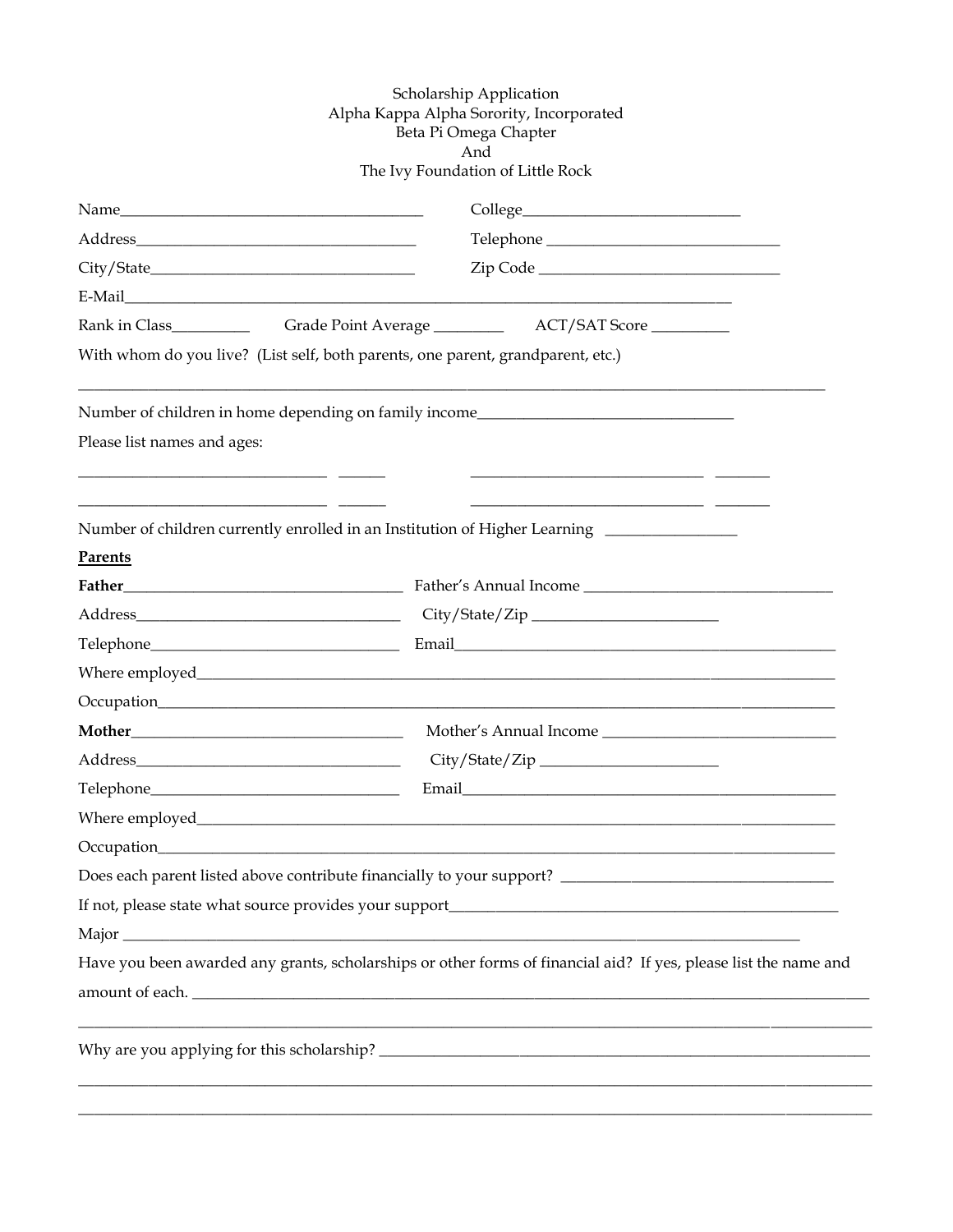The following support documents are also required:

\_\_\_\_\_\_\_\_\_\_\_\_\_\_\_\_\_\_\_\_\_\_\_\_\_\_\_\_\_\_\_\_\_\_\_\_\_\_\_\_\_\_\_\_\_

\_\_\_\_\_\_\_\_\_\_\_\_\_\_\_\_\_\_\_\_\_\_\_\_\_\_\_\_\_\_\_\_\_\_\_\_\_\_\_\_\_\_\_\_\_

\_\_\_\_\_\_\_\_\_\_\_\_\_\_\_\_\_\_\_\_\_\_\_\_\_\_\_\_\_\_\_\_\_\_\_\_\_\_\_\_\_\_\_\_\_\_

- Write a 500 word essay stating your career plans, etc. (12 point font)
- Attach an *official transcript* from your college that contains a **raised seal, in a sealed envelope**.
- Submit **two letters** of recommendation from **teachers on letterhead with a signature and contact number(s)**.
- Submit **one letter** of recommendation from a **business, civic, or religious leader in the community on letterhead with a signature and contact number(s)**.
- Attach a recent photo to your application. Paper copy photo will not be accepted.

**NOTE:** If your grandmother, mother, aunt, sister, or legal guardian is an active or inactive member of the Alpha Kappa Alpha Sorority, Incorporated, you are **not** eligible to apply for this scholarship.

Please indicate if any of the following members of your family is a member of Alpha Kappa Alpha Sorority, Incorporated:

\_\_\_\_ Grandmother \_\_\_\_ Mother \_\_\_\_ Aunt \_\_\_\_ Sister \_\_\_\_ Legal Guardian

#### **THIS APPLICATION MUST BE COMPLETED IN ITS ENTIRETY AND ALL SUPPORTING DOCUMENTS MUST ACCOMPANY THIS APPLICATION IN ORDER TO BE ELIGIBLE FOR THE SCHOLARSHIP.**

- The **deadline** for *submitting* applications, and for the application to be *received or postmarked* **January 31, 2018, at 12:00** *MIDNIGHT*.
- Please be advised that interviews for Scholarship Finalists will be held **Saturday, February 17, 2018. In case of inclement weather, all interviews will take place on Saturday, February 24, 2018.** Candidates are *REQUIRED* to attend the interview process in order to be considered.
- *If you are chosen as a finalist, YOUR ATTENDANCE AT THE SCHOLARSHIP PROGRAM ON*  **SUNDAY, APRIL 22, 2018***, IS REQUIRED***.**

#### **CERTIFICATION**

I certify that the information contained in this application is true and correct to the best of my knowledge. I understand that if I provide inaccurate or false information, doing so may disqualify me from consideration for a scholarship with the Beta Pi Omega Chapter of the Alpha Kappa Alpha Sorority, Incorporated and The Ivy Foundation of Little Rock.

*Printed Name*

*Signature*

*Date*